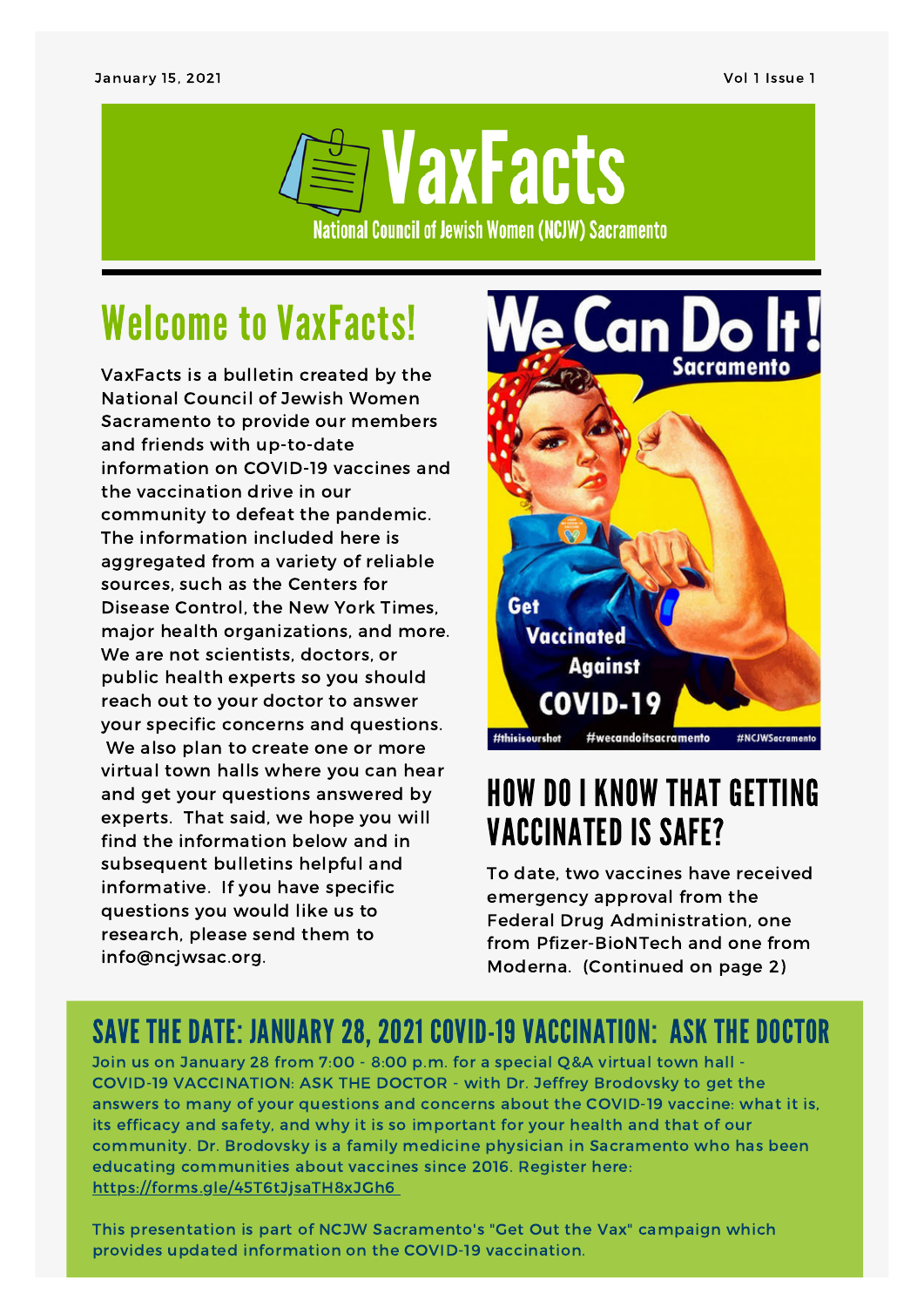#### HOW DO I KNOW THAT GETTING VACCINATED IS SAFE? CONTINUED FROM PAGE 1

Both companies submitted two months of safety data from Phase III clinical trials conducted by universities and other independent bodies. In that phase, tens of thousands of volunteers got a vaccine. Their outcomes were compared to those who got placebos. No serious safety concerns were reported in either case. Test subjects continue to be followed and, again, there appear to be no serious safety concerns. People have asked if they can get COVID-19 from the vaccine; the CDC says that the answer to that question is "no".

Californians also should be reassured that our state established an additional level of safety review – the Scientific Safety Review Work Group - composed of nationally-recognized immunization, public health, academic and other subject matter experts. The work group is staying abreast of vaccine trials, evidence of safety and efficacy, and other information to independently provide recommendations to California's leadership and vaccine planning efforts.

That said, as suggested above, you should consult your doctor before being vaccinated, especially if you have allergies and/or other problematic underlying health conditions. People with severe allergies who have experienced anaphylaxis should talk to their doctors about how to safely get the vaccine and what protections to take. Health officials are recommending that people with allergies should get their shots and wait the standard 15 minutes post-injections to ensure no negative side effects. Those who have experienced an anaphylactic reaction in the past should wait an extra 15 minutes. As of January 14, 10 million vaccines have been delivered so far across the U.S. It is probably inevitable that we will see severe reactions in a very tiny number of people – as we do with almost all medications and vaccinations – but this risk must be set against the risk of a continuing pandemic in which nearly 380,000 Americans have already died and many continue to suffer from lingering cases of the disease.

## WHEN CAN I GET VACCINATED?

To ensure the limited supply of the vaccine is distributed equitably, distribution is guided by the California Department of Public Health in collaboration with the Centers for Disease Control. The vaccine is being provided in phases, beginning with those with the highest risk. In Sacramento, Sacramento County Public Health is working with local partners – including hospitals, clinics, and long-term care facilities – on vaccine distribution.

As of January 13, the state's rollout schedule is as follows:

- Phase 1-A of the planned rollout is focused on: health care workers and long-term care residents.
- $\bullet$  Phase 1-B:
	- Tier 1: People 65 and older
	- o Tier 2: Those working in education, childcare, emergency services, food and agriculture.
	- Tier 3: Those working in transportation and logistics; industrial, commercial, residential and shelter facilities and services; critical manufacturing; and congregate settings (incarcerated and homeless)
- Phase 1-C: People 50-64 years of age; people 16-49 years of age with underlying health conditions or disability that increases the risk of severe COVID-19; those working in the following sectors: water and wastewater; defense; energy; chemical and hazardous materials; communications and IT; financial services; government operations/communitybased essential functions.

The rollout has been going more slowly than health officials hoped because of logistical challenges but the Governor announced last week that the process will accelerate from this point forward.

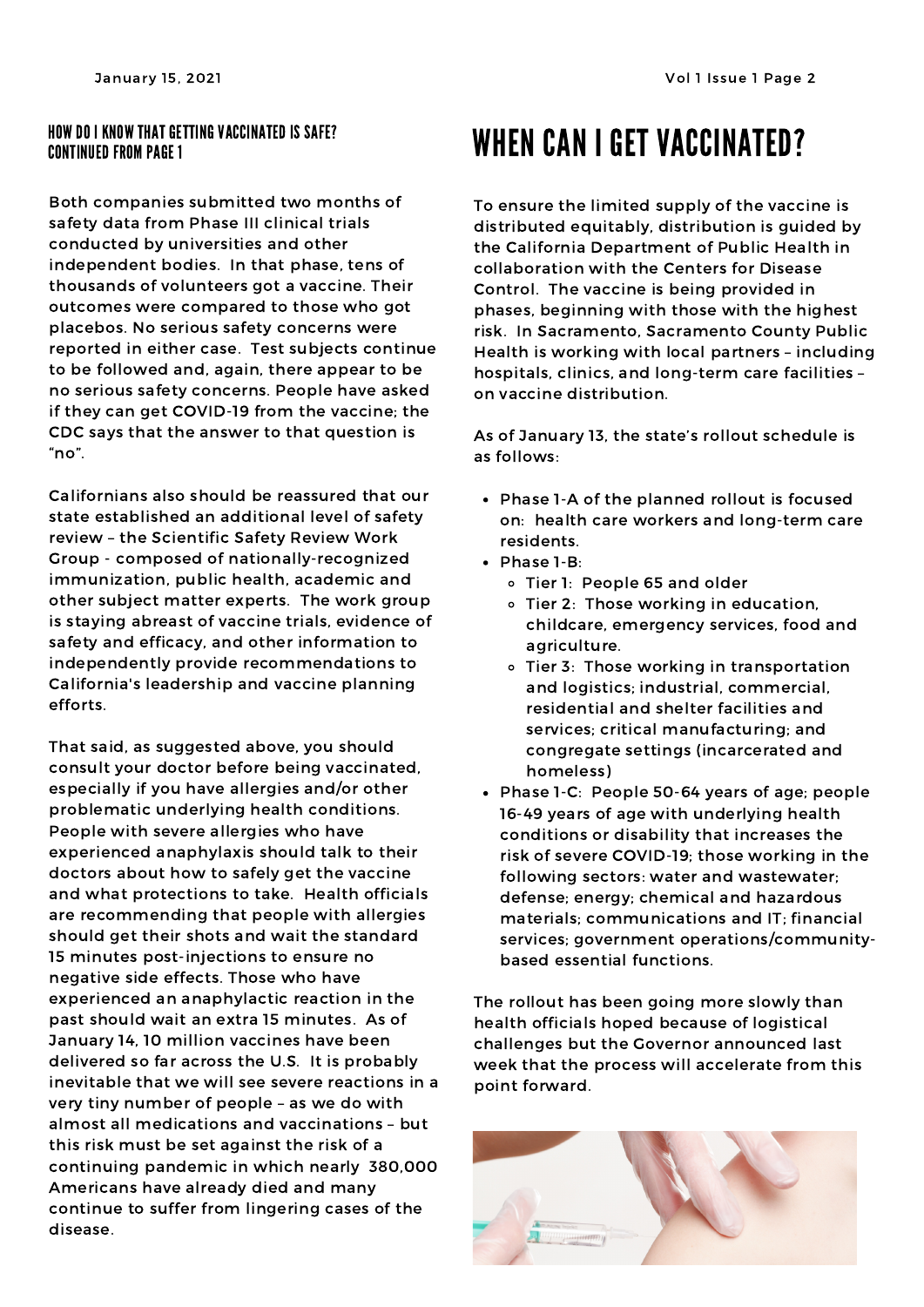## WHERE CAN I GET VACCINATED?

People will likely be able to access shots at pharmacies, as well as their primary health care providers. Health systems will be sending out notices to their members to advise them when they can get their vaccine There also may be walk-in and drive-up clinics. Current testing sites are another possibility. Health officials are exploring using the Sleep Train Arena and/or Cal Expo. Sacramento County Public Health also is considering using Sac State as a Medical Point of Dispensing (MPOD), probably initially geared to the campus population.

Sacramento County received just over \$181 million in CARES Act funding and plans to spend \$3 million on supplies and resources to distribute the vaccine. The county is also purchasing two trucks and two trailers to transport vaccine to dispensing sites.

At the beginning of January, Governor Newsom announced that California also is hoping to enlist dentists, pharmacy techs, members of the National Guard and others to help speed up the pace of vaccinations.



## WHAT WILL THE VACCINE COST?

You should not have to pay anything out of pocket to get the vaccine, though you will be asked for insurance information. If you don't have insurance, you should still be given the vaccine at no charge. Congress passed legislation this spring that bars insurers from applying any cost sharing, such as a copayment or deductible. The legislation bars pharmacies, doctors, and hospitals from charging patients. There is a danger of hidden charges nonetheless, such as a doctor visit fee. People should talk to their doctor or pharmacy about potential costs.

## HOW LONG DOES IT TAKE FOR THE VACCINE TO BE EFFECTIVE?

It appears that the vaccine's protection begins about 10 days after the first shot but only reaches 52% efficacy. A week after the second shot, efficacy increases to about 95%.

# WHAT SHOULD I EXPECT TO RECEIVE WHEN I GET VACCINATED?

- You should receive a vaccination card or printout that tells you what COVID-19 vaccine you received, the date you received it, and where you received it.
- You should receive a paper or electronic version of a fact sheet that tells you more about the specific COVID-19 vaccine you have received.
- You should be monitored on-site for at least 15 minutes after receiving the vaccine and longer if you have experienced an allergic anaphylactic reaction in the past.
- You might ask your healthcare provider about getting started with v-safe, a free, smartphone-based tool that uses text messaging and web surveys to provide personalized health check-ins after you receive a COVID-19 vaccination. V-safe also reminds you to get your second dose. Learn more at [www.cdc.gov/vsafe](http://www.cdc.gov/vsafe).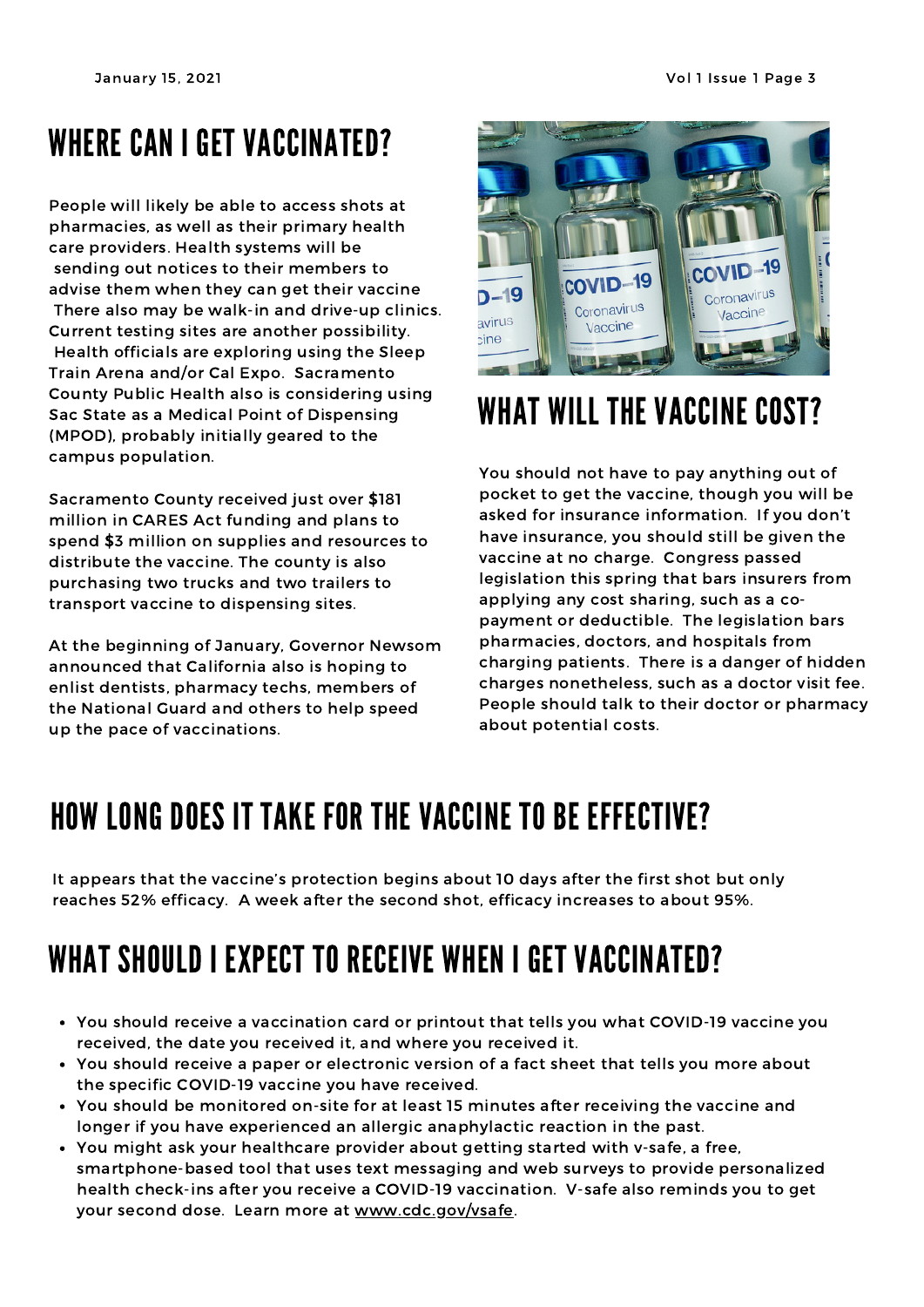## WHAT ARE THE SIDE EFFECTS FROM GETTING VACCINATED?

The injection feels like any other but there do appear to be more short-term side effects than from the flu shot. The symptoms resemble COVID-19 and last about a day or two. They include fatigue, headache, chills, muscle pain. Side effects are more likely after the second shot. To reduce the pain where you got the shot, the CDC recommends applying a clean, cool wet washcloth over the area; using or exercising your arm. If you get a little fever, drink plenty of fluids. And, of course, if your side effects are worrying you, call your doctor.the pace of vaccinations.

# DO I NEED TWO SHOTS?

The only two vaccines so far approved by the FDA – Moderna and Pfizer – require two shots, about 3 weeks apart to reach full efficacy. If you forget to get the second shot or for some reason can't get it in three weeks, getting it later appears to be effective. Other vaccines now in the development stage may require only one shot.

## HOW LONG DOES IT TAKE FOR THE VACCINE TO BE EFFECTIVE?

It appears that the vaccine's protection begins about 10 days after the first shot but only reaches 52% efficacy. A week after the second shot, efficacy increases to about 95%.

## HOW LONG WILL THE VACCINE PROVIDE PROTECTION?

That is still to be determined. It's possible we will need annual shots – as with the flu – or the protective effects may last longer.

## DO I NEED TO GET A FLU SHOT ALSO?

Experts say flu vaccines are especially important this year to help reduce the chances of people contracting influenza and COVID-19 simultaneously and/or the possibility of a "twin-demic."



## WILL MY LIFE RETURN TO NORMAL AFTER I AM VACCINATED?

No, at least not for a while. The vaccine appears 95% effective in protecting you from getting the virus, but scientists don't know yet whether vaccinated individuals can be asymptomatic carriers, that is, whether they can get other people sick. So we will still need to wear masks and wash hands and keep our distance to protect people who have not yet been vaccinated. Experts tell us that we'll have to continue to take these precautions until 70 to 75 percent of the population is vaccinated. Right now, there is a huge surge in the virus. The new, more infectious strain of the virus combined with the holidays make the near future look pretty ominous, even as hope is on the way.

(Continued on page 5)